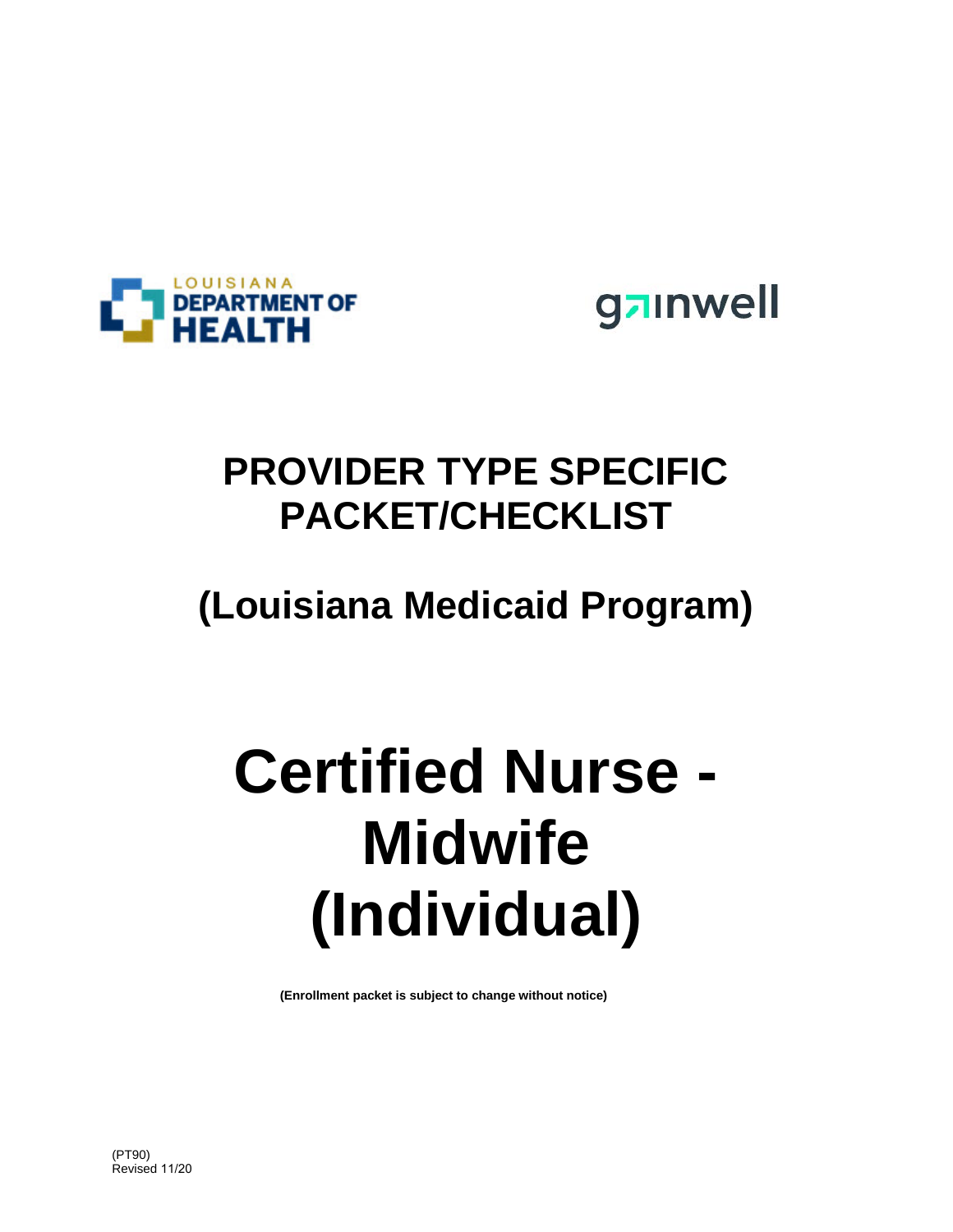## **Certified Nurse - Midwife CHECKLIST OF FORMS TO BE SUBMITTED**

The following checklist shows all documents that must be submitted to the Gainwell Provider Enrollment Unit in order to enroll in the Louisiana Medicaid Program as an Individual Certified Nurse – Midwife provider:

| Completed | <b>Document Name</b>                                                                                                                                                                                                                                                                                                                                                                                                                                                                                               |
|-----------|--------------------------------------------------------------------------------------------------------------------------------------------------------------------------------------------------------------------------------------------------------------------------------------------------------------------------------------------------------------------------------------------------------------------------------------------------------------------------------------------------------------------|
| *         | Completed Individual Louisiana Medicaid PE-50 Provider Enrollment Form.<br>1.                                                                                                                                                                                                                                                                                                                                                                                                                                      |
| $\star$   | 2. Completed PE-50 Addendum - Provider Agreement Form (two pages).                                                                                                                                                                                                                                                                                                                                                                                                                                                 |
| $\star$   | 3. Completed Medicaid Direct Deposit (EFT) Authorization Agreement Form.                                                                                                                                                                                                                                                                                                                                                                                                                                           |
| *         | 4. Louisiana Medicaid Ownership Disclosure Information Forms for Individual. (Only the Disclosure of Ownership<br>portion of this enrollment packet can be done online by choosing Option 1.)                                                                                                                                                                                                                                                                                                                      |
|           | Option 1 (preferred): Provider Ownership Enrollment Web Application. Go to www.lamedicaid.com<br>and click on the Provider Enrollment link on the left sidebar (detailed instructions can be found in the<br>Basic Enrollment Packet). After entering ownership information online, the user is prompted to print<br>the Summary Report; the professional individual must sign and submit page 2 of the Summary Report<br>with any required explanatory documentation and the documents in this checklist.<br>-or- |
|           | Option 2 (not recommended): If you choose not to use the Provider Ownership Enrollment web application, then<br>submit the hardcopy Louisiana Medicaid Ownership Disclosure Information Forms for Individual.                                                                                                                                                                                                                                                                                                      |
| $\star$   | (If submitting claims electronically) Completed Provider's Election to Employ Electronic Data Interchange of<br>5.<br>Claims for Processing in the Louisiana Medical Assistance Program (EDI Contract) Form and Power of Attorney<br>Form (if applicable).                                                                                                                                                                                                                                                         |
|           | Copy of voided check or letter from the bank on bank letterhead verifying the account and routing number for the<br>6.<br>account to which you wish to have your funds electronically deposited (deposit slips are not accepted).                                                                                                                                                                                                                                                                                  |
|           | Copy of a pre-printed document received from the IRS showing both the employer identification number (EIN)<br>7.<br>and the official name as recorded on IRS records (W-9 forms are not accepted).                                                                                                                                                                                                                                                                                                                 |
|           | Copy of current medical license from governing license board of your profession (RN and APRN license). If<br>8.<br>requesting retroactive coverage, a license must be submitted that covers that time period. A temporary permit is<br>only good until the expiration date.                                                                                                                                                                                                                                        |
|           | Copy of the certification from the American Midwifery Certification Board (formerly known as ACNM Certification<br>9.<br>Council, Inc.)                                                                                                                                                                                                                                                                                                                                                                            |
| $***$     | 10. Completed Nurse-Midwife PE-50 Supplement Form.                                                                                                                                                                                                                                                                                                                                                                                                                                                                 |
|           | 11. To report "Specialty" for this provider type on Section A of the PE-50, please use Code 16 (OB-GYN).                                                                                                                                                                                                                                                                                                                                                                                                           |

#### **For Group Linkages:**

\*\* | 1. Completed Link/Unlink and Working Relationship Form.

\* These forms are available in the **Basic Enrollment Packet for Individuals**.

\*\*

These forms are available here.

*PLEASE USE THIS CHECKLIST TO ENSURE THAT ALL REQUIRED ITEMS ARE SUBMITTED WITH YOUR APPLICATION FOR ENROLLMENT.* 

 *ATTACHED FORMS MUST BE SUBMITTED AS ORIGINALS WITH ORIGINAL SIGNATURES (NO STAMPED SIGNATURES OR INITIALS)* 

> Please submit all required documentation to: **Gainwell Provider Enrollment Unit PO Box 80159 Baton Rouge, LA 70898-0159**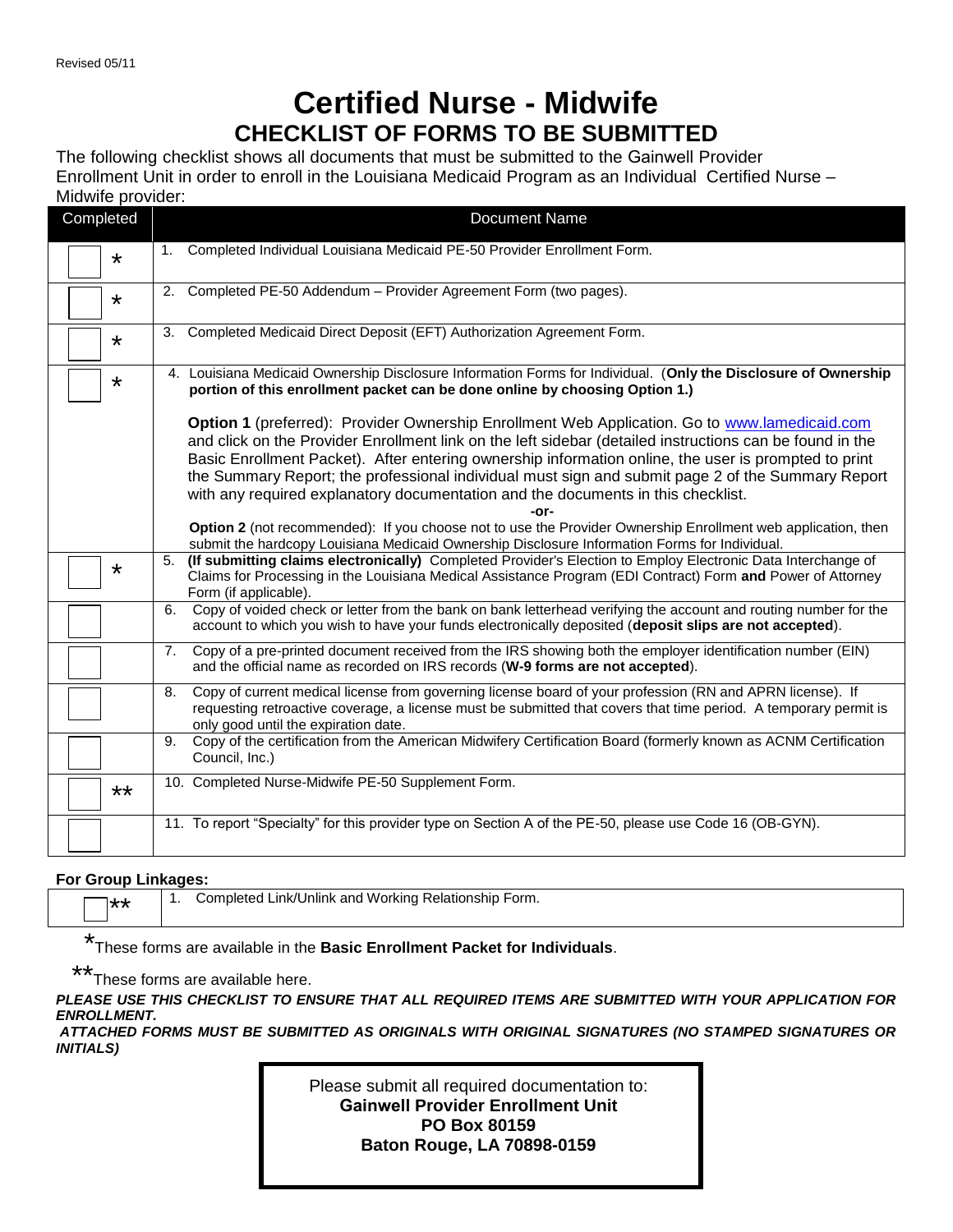## Nurse-Midwife PE-50 Supplement Form

I hereby certify that I am a member of a physician-directed health care team.

The following is a complete listing of the physician(s) who direct the health care team(s) with which I practice:

| <b>Physician Name</b> | Louisiana Medicaid vendor #<br>(if applicable) |  |  |  |  |  |  |  |
|-----------------------|------------------------------------------------|--|--|--|--|--|--|--|
|                       |                                                |  |  |  |  |  |  |  |
|                       |                                                |  |  |  |  |  |  |  |
|                       |                                                |  |  |  |  |  |  |  |
|                       |                                                |  |  |  |  |  |  |  |
|                       |                                                |  |  |  |  |  |  |  |
|                       |                                                |  |  |  |  |  |  |  |

When practicing and billing Louisiana's **Medicaid Program** for my services, I hereby agree to comply with Section 3709 of the Louisiana Administrative Code (the *Nurse Practitioner Act*), which requires that a nursemidwife must work "…as a member of a physician-directed health care team."

Individual Provider's Signature **Example 2018** License # Date

**\_\_\_\_\_\_\_\_\_\_\_\_\_\_\_\_\_\_\_\_\_\_\_\_\_\_\_\_\_\_\_\_\_\_ \_\_\_\_\_\_\_\_\_\_\_\_\_\_\_ \_\_\_\_\_\_\_\_\_\_\_\_**

Print Name of Individual Provider

**\_\_\_\_\_\_\_\_\_\_\_\_\_\_\_\_\_\_\_\_\_\_\_\_\_\_\_\_\_\_\_\_\_\_**